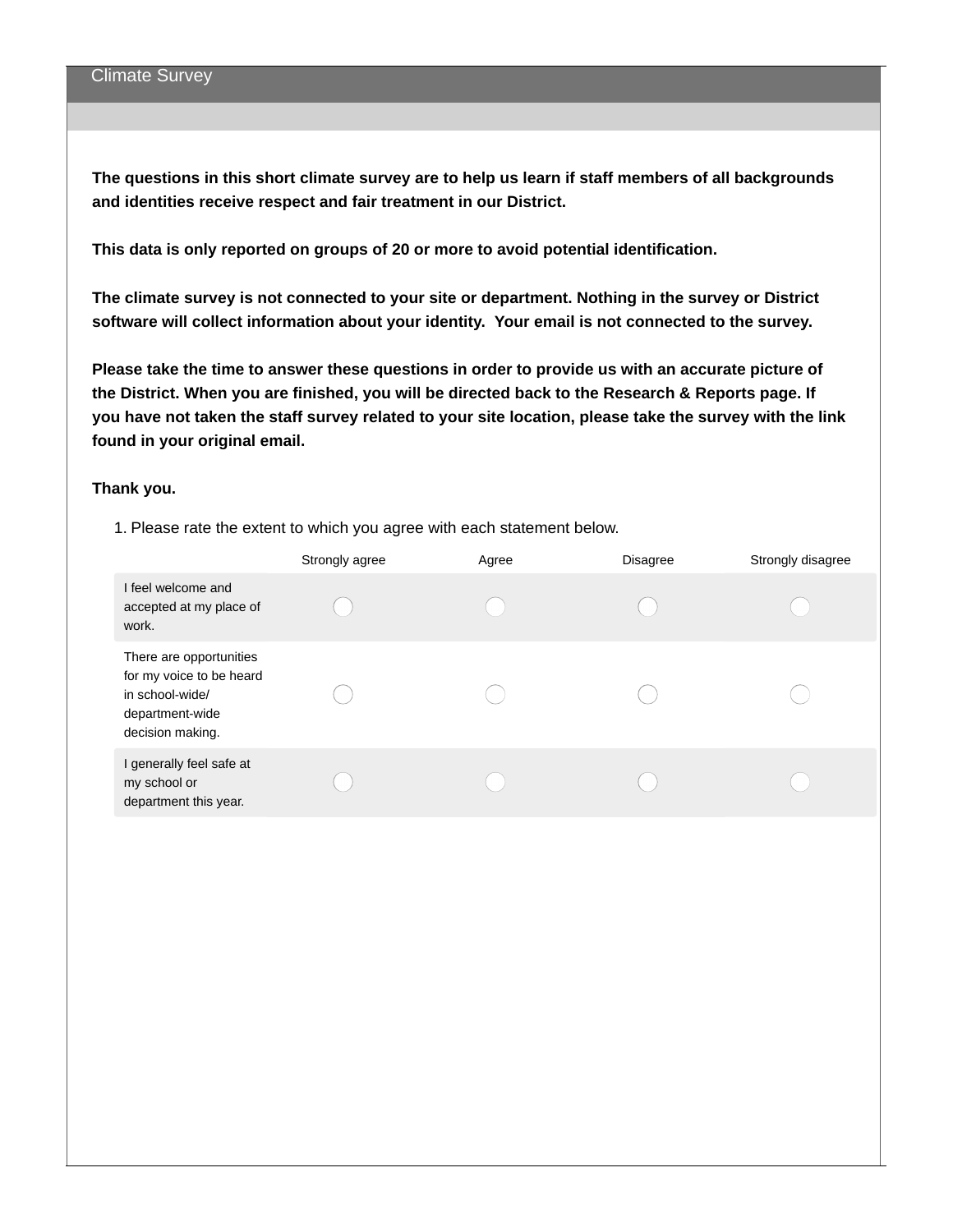### Climate Survey

# Demographics - Optional

The following demographic questions are optional. They will help us learn if staff members of all backgrounds and identities receive respect and fair treatment in our District.

This data is only used for analysis on groups of 20 or more to avoid identification.

Your responses are not connected to your location or position in the District. Results including these questions will be reported on a District-level and not by school or department.

If you do not wish to report this information, please select "Prefer not to say" or click the "Next" button.

2. Are you Hispanic/Latino(a)?

Yes

No

Prefer not to say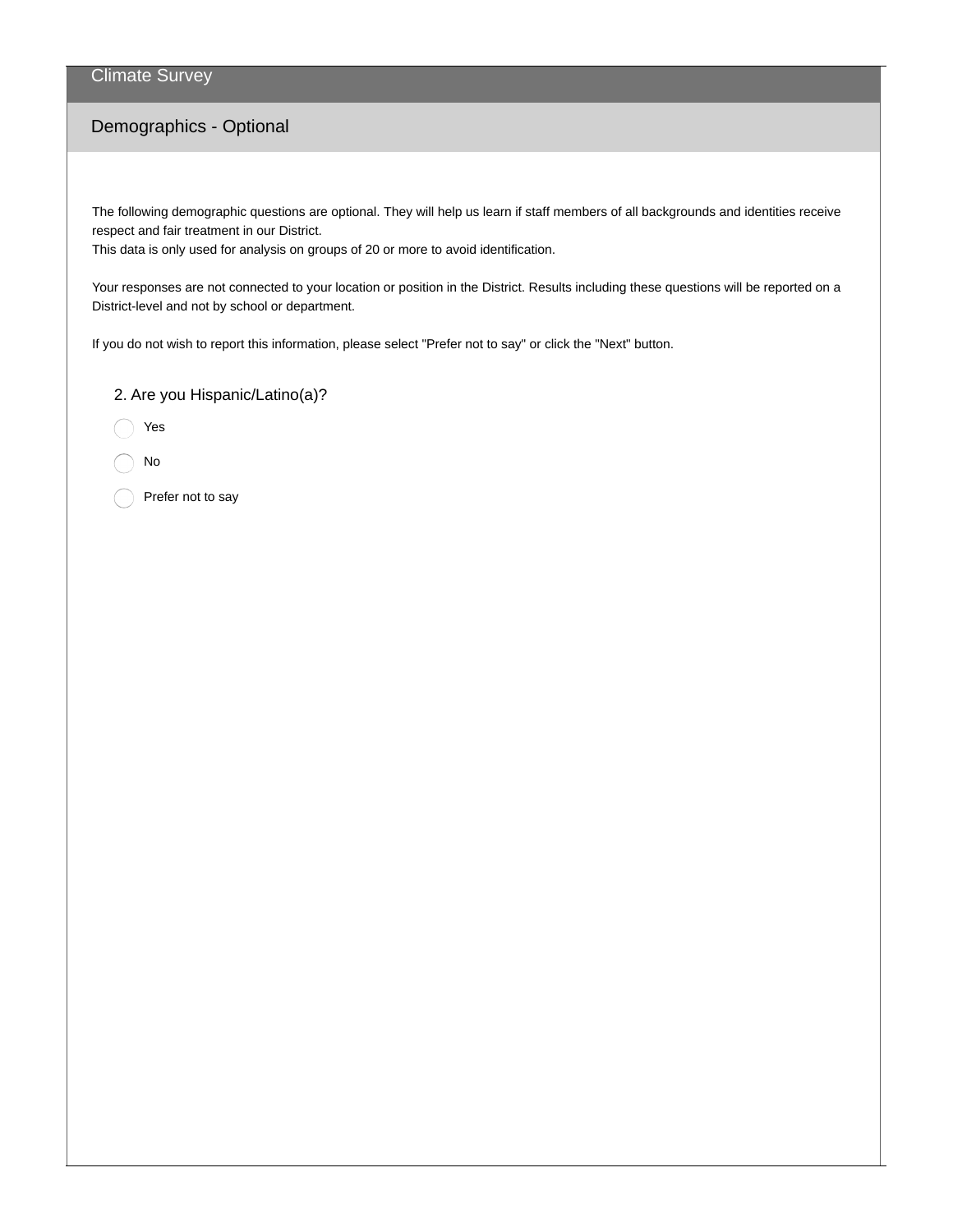#### Climate Survey

# Demographics - Optional

The following demographic questions are optional. They will help us learn if staff members of all backgrounds and identities receive respect and fair treatment in our District.

This data is only used for analysis on groups of 20 or more to avoid identification.

Your responses are not connected to your location or position in the District. Results including these questions will be reported on a District-level and not by school or department.

If you do not wish to report this information, please select "Prefer not to say" or click the "Next" button.

3. How do you identify your race/ ethnicity? Mark all that apply.

| Asian                           | Pacific Islander  |
|---------------------------------|-------------------|
| Black/African-American          | White             |
| Native American/ Alaskan Native | Prefer not to say |
| Other (please specify)          |                   |
|                                 |                   |